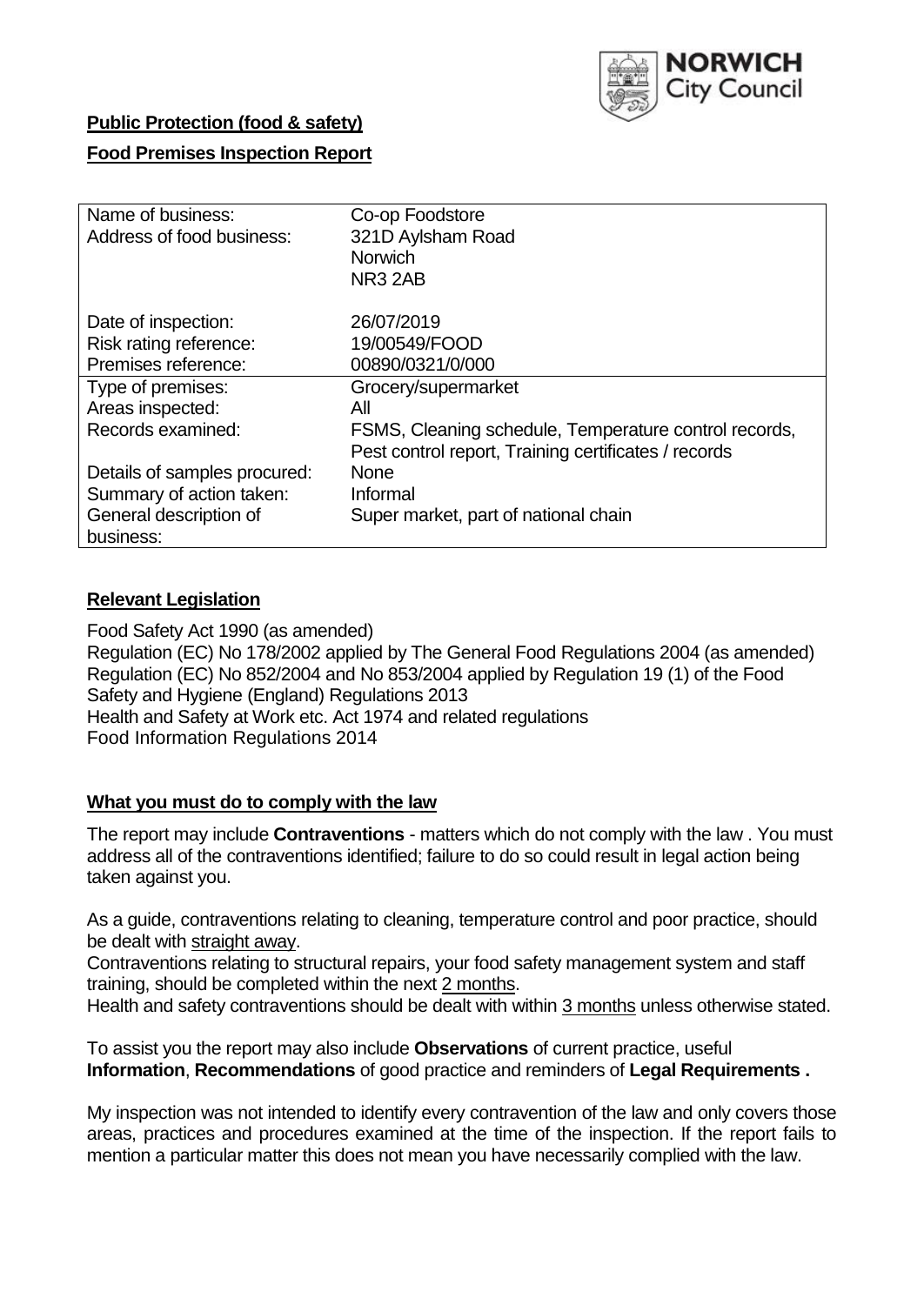# **FOOD SAFETY**

### **How we calculate your Food Hygiene Rating:**

The food safety section has been divided into the three areas which you are scored against for the hygiene rating: 1. food hygiene and safety procedures, 2. structural requirements and 3. confidence in management/control procedures. Each section begins with a summary of what was observed and the score you have been given. Details of how these scores combine to produce your overall food hygiene rating are shown in the table.

| <b>Compliance Area</b>                     |          |                  |                | <b>You Score</b> |                |    |           |    |        |  |  |
|--------------------------------------------|----------|------------------|----------------|------------------|----------------|----|-----------|----|--------|--|--|
| Food Hygiene and Safety                    |          |                  | 0              | 5                | 10             | 15 | 20        | 25 |        |  |  |
| <b>Structure and Cleaning</b>              |          |                  | $\overline{0}$ | 5                | 10             | 15 | 20        | 25 |        |  |  |
| Confidence in management & control systems |          |                  | 0              | 5                | 10             | 15 | 20        | 30 |        |  |  |
|                                            |          |                  |                |                  |                |    |           |    |        |  |  |
| <b>Your Total score</b>                    | $0 - 15$ | 20               | $25 - 30$      |                  | $35 - 40$      |    | $45 - 50$ |    | > 50   |  |  |
| <b>Your Worst score</b>                    | 5        | 10 <sup>10</sup> | 10             |                  | 15             |    | 20        |    | $\sim$ |  |  |
|                                            |          |                  |                |                  |                |    |           |    |        |  |  |
| <b>Your Rating is</b>                      | 5        | 4                | 3              |                  | $\overline{2}$ |    |           |    | 0      |  |  |

Your Food Hygiene Rating is 5 - a very good standard

000005

# **1. Food Hygiene and Safety**

Food Hygiene standards are excellent. You demonstrated full compliance with legal requirements. You have safe food handling practices and procedures and all the necessary control measures to prevent cross-contamination are in place. **(Score 0)**

# Contamination risks

**Observation** I was pleased to see you were able to demonstrate effective controls to prevent cross-contamination.

#### Temperature Control

**Observation** I was pleased to see you were able to limit bacterial growth and/or survival by applying appropriate temperature controls at points critical to food safety and that you were monitoring temperatures.

# **2. Structure and Cleaning**

The structure facilities and standard of cleaning and maintenance are all of a good standard and only minor repairs and/or improvements are required. Pest control and waste